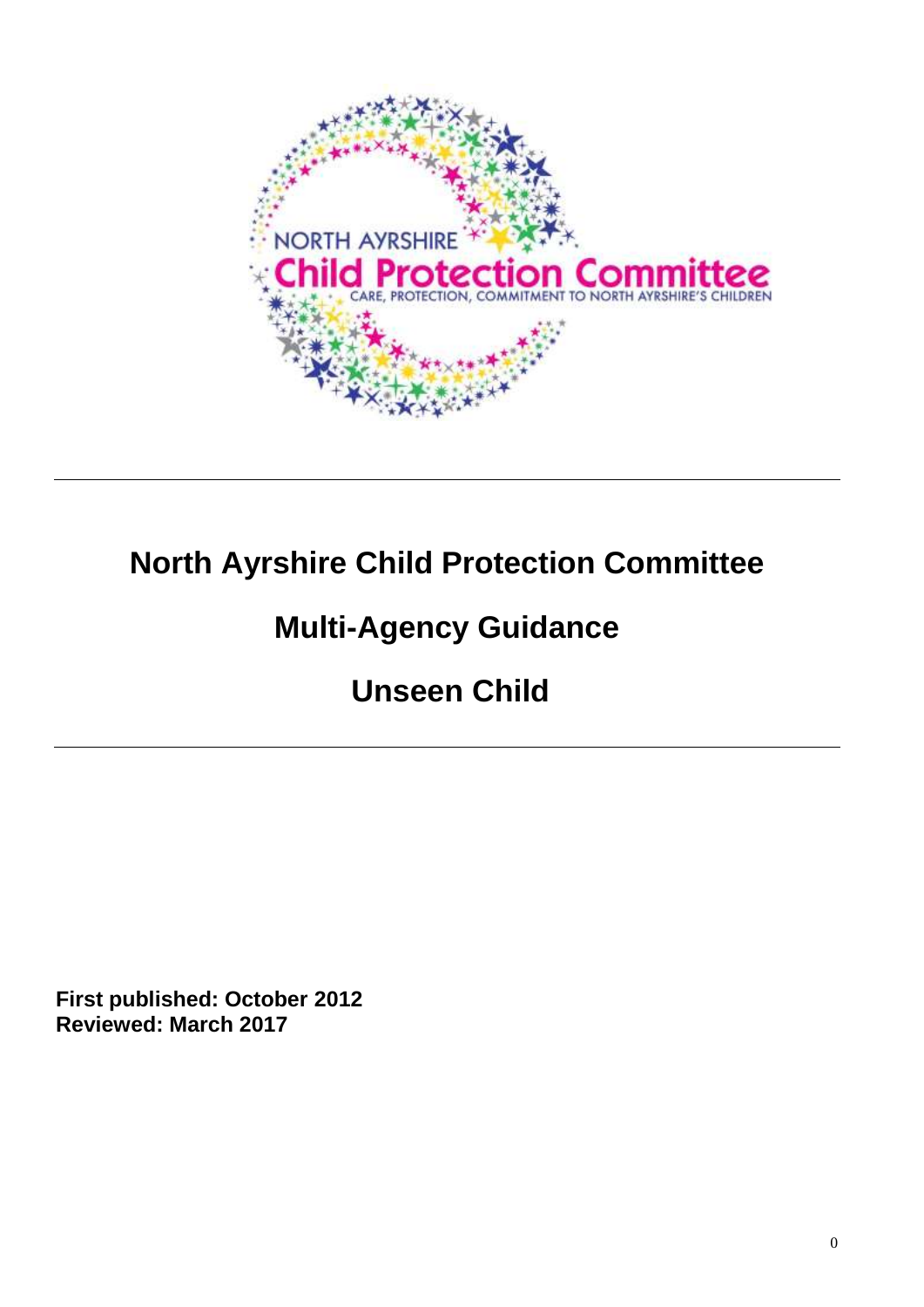| <b>Document Control Information</b>       |                          |                                              |                               |  |
|-------------------------------------------|--------------------------|----------------------------------------------|-------------------------------|--|
| <b>Document Details</b>                   |                          |                                              |                               |  |
| Document Name:                            |                          | Multi-Agency Guidance - Unseen Child         |                               |  |
|                                           |                          |                                              |                               |  |
| <b>Document Version Number:</b>           |                          | $\overline{V}$                               |                               |  |
| <b>Document Status:</b>                   |                          | LIVE                                         |                               |  |
| Document Owner:                           |                          | North Ayrshire Child Protection Committee    |                               |  |
| Prepared by:                              |                          | Jillian Ingram                               |                               |  |
| Target date for approval by NACPC         |                          | October 2012                                 |                               |  |
| <b>Version History</b>                    |                          |                                              |                               |  |
| <b>Version Number</b>                     | Date Completed           | Changes/Comments                             |                               |  |
| V <sub>1</sub><br>V <sub>2</sub>          | 25/10/2012<br>06/03/2017 | Learning from Declan Hainey FAI incorporated |                               |  |
| <b>Distribution List</b>                  |                          |                                              |                               |  |
| Name                                      |                          | Version                                      | Approval (A) /Information (I) |  |
| North Ayrshire Child Protection Committee |                          | A                                            |                               |  |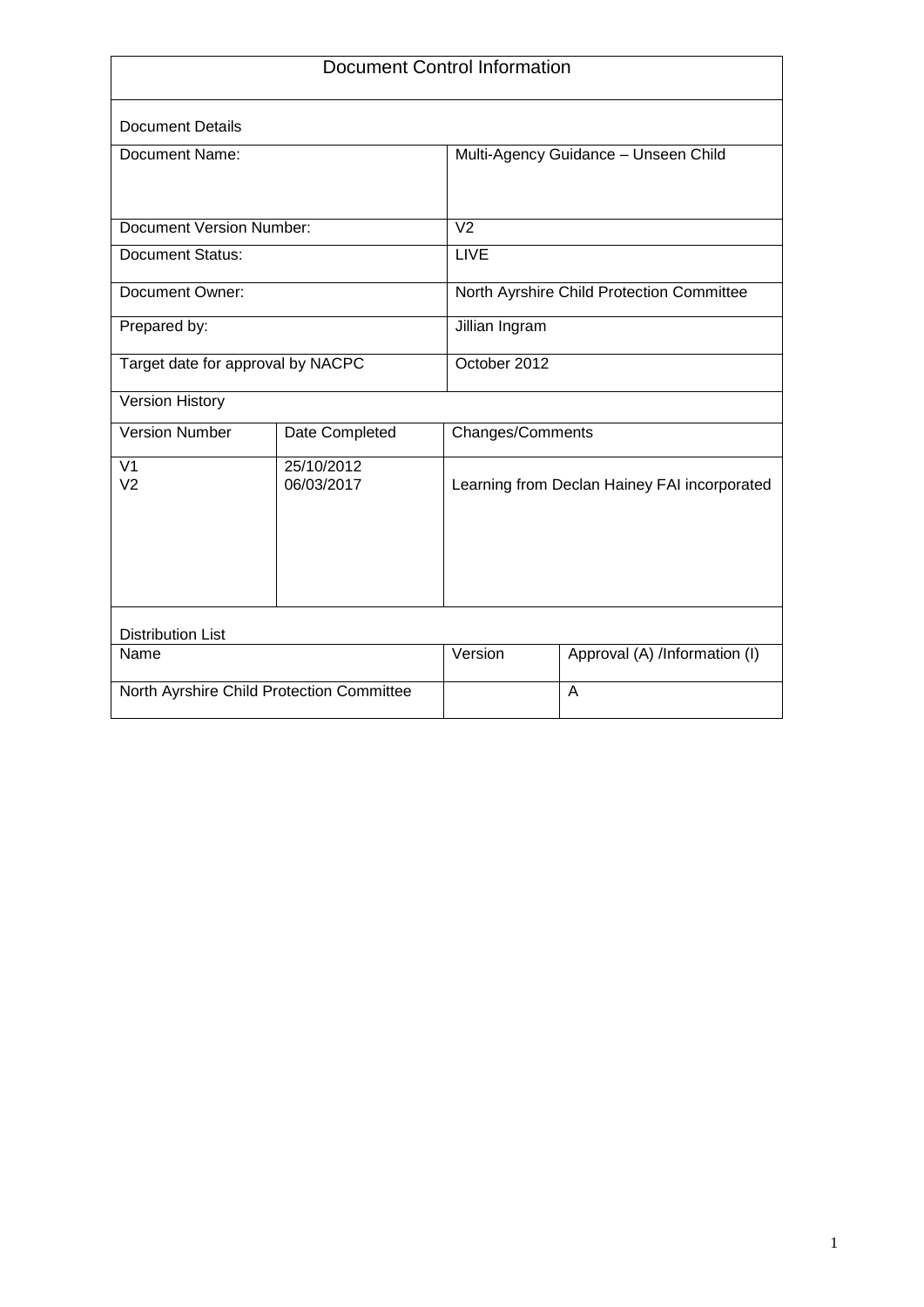| <b>CONTENTS</b>                              | Page           |
|----------------------------------------------|----------------|
| <b>Preface</b>                               | 4              |
| <b>Equality and diversity</b>                | 5              |
| Who is this guidance for?                    | 5              |
| <b>Purpose of this guidance</b>              | $5\phantom{1}$ |
| <b>Introduction</b>                          | 5              |
| <b>Definition</b>                            | 5              |
| <b>Identification/Awareness</b>              | $6\phantom{1}$ |
| <b>Evaluating Concern - Initial Guidance</b> | 6              |
| <b>Evaluating Concern - Priority Cases</b>   | $\overline{7}$ |
| <b>Information Sharing</b>                   | 8              |
| <b>Summary of Responsive Action</b>          | 8              |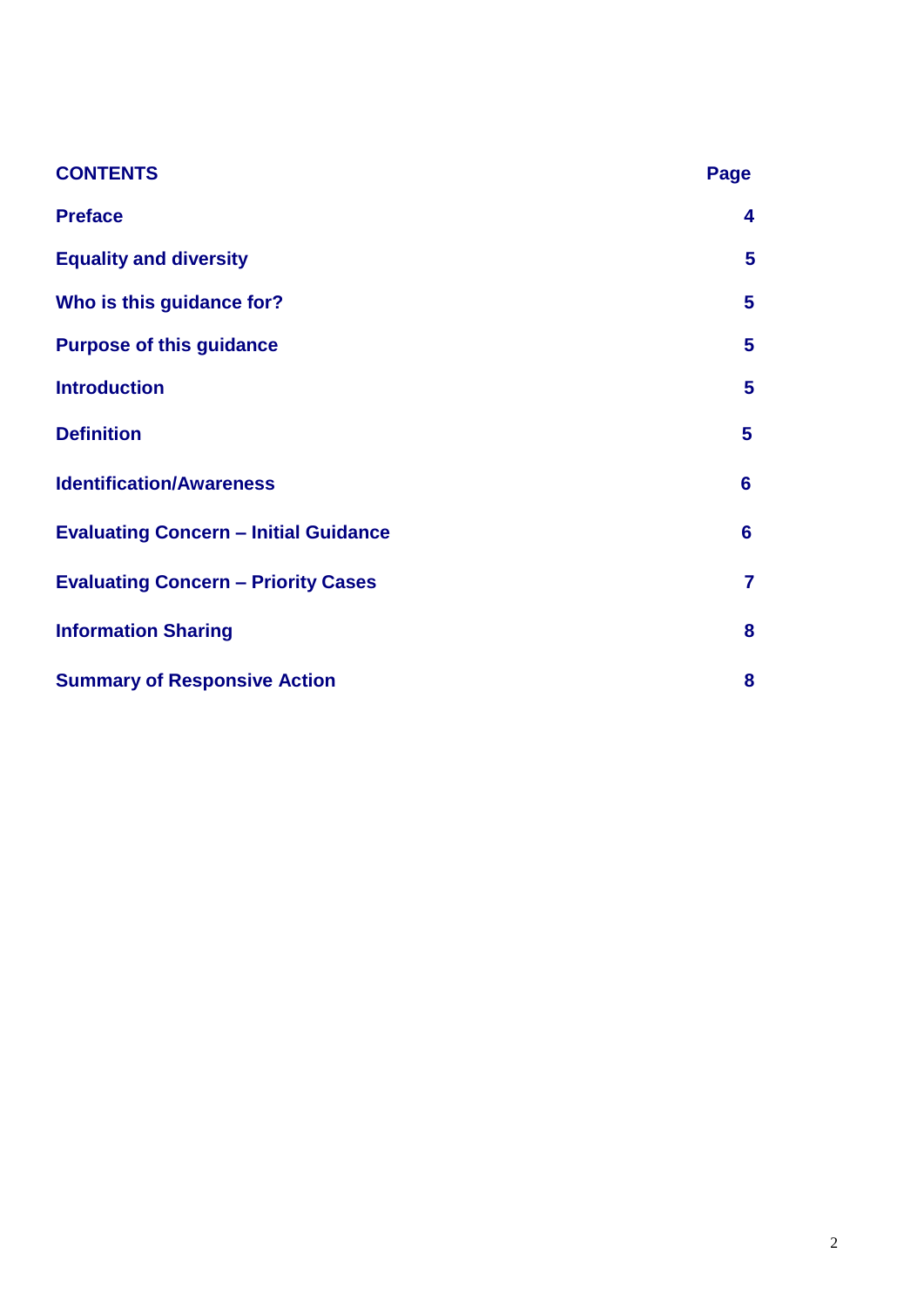#### **1. Preface**

North Ayrshire Child and Public Protection Chief Officers Group are pleased to endorse this multi-agency guidance for effective response to the "Unseen Child".

This development of this document has been driven by the learning identified following the death of Declan Hainey in Renfrewshire.

Amongst many other findings, the review into the death identified that a significant issue was the level of failed contact with the child and therefore the catalogue of missed opportunities to directly assess how he was developing and the quality of parenting being provided by his mother.

It is incumbent upon us to do everything we can to utilise learning from such sad circumstances in order to better protect children in the future. This guidance document will help staff across services in North Ayrshire identify and respond to children who may be "unseen", supporting a consistent shared approach to this type of concern.

Thus, we commend this guidance document to all who plan, manage and deliver services in North Ayrshire, in order that we continue to work collectively to promote, support and safeguard the well-being of all children and young people.

Elma Murray John Burns Paul Main North Ayrshire Council **NHS Ayrshire & Arran**<br>
Chief Executive Chief Executive

Divisional Commander

Anne Houston Independent Chair North Ayrshire Child Protection Committee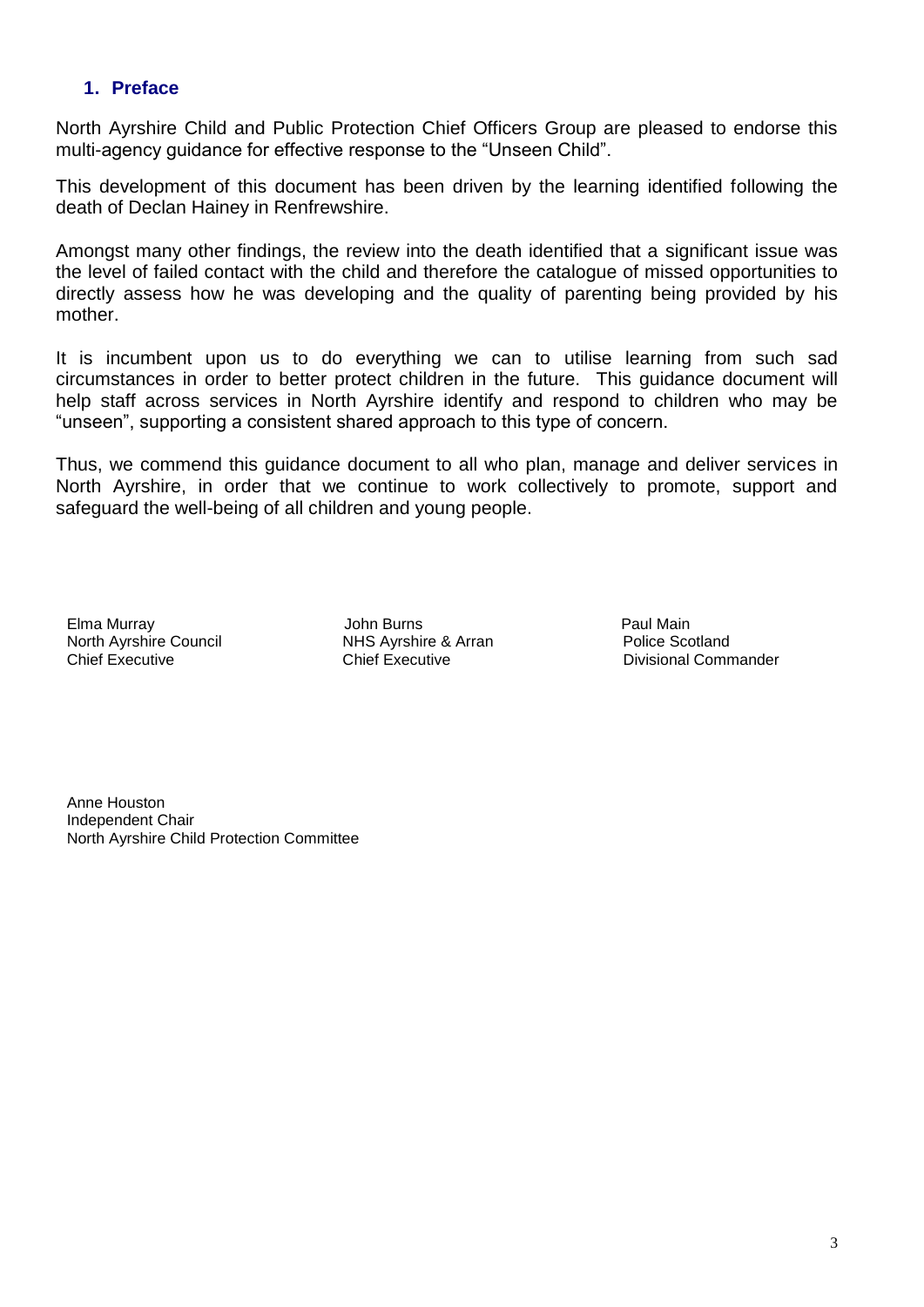## **2 Equality and diversity**

North Ayrshire Child Protection Committee promotes equal access and opportunities to all individuals. All partners are committed to treating people respectfully, fairly and equally and to tackling discrimination in all of its forms. No one should be discriminated against on the basis of race, ethnicity, disability, sexual orientation, religion, gender or age. All partners within the Committee value diversity and actively challenge discrimination and prejudice. Those who participate in services should be listened to and respected and should have access to services which are fair, consistent and accessible to everyone, irrespective of their race, ethnicity, disability, gender, age, religious belief or sexual orientation.

### **3 Who is this guidance for?**

This guidance is designed to support both adult and children's services in working effectively to promote, support and safeguard the well-being of children and young people. This will include everyone involved in delivering GIRFEC and those supporting adults. The guidance will be particularly relevant for those with direct contact with children and/or their parents/carers.

### **4 Purpose of this guidance**

The purpose of this guidance is to provide clarity around expected practice in relation to "unseen" children. It sets out both the definition of "unseen" and recommended courses of action.

#### **5 Introduction**

#### **This guidance applies to all children and young people in North Ayrshire, not only to those in the child protection system.**

This guidance can be used as an independent document or to support any single agency guidance you may have on the same topic.

This guidance note sits alongside:

- Children Missing from Education Guidance (NAC Education & Skills)
- Missing Families Alert (NHS Ayrshire & Arran)
- Missing Children for whom there are child protection concerns (NACPC)

#### **6 Definition**

The unseen child is a child who may fall into the following categories:

- Address unknown
- Access is not possible because the parents fail to keep appointments
- Access is specifically denied by the parents
- The parent has repeated explanations for the child's absence, e.g. asleep, with a relative, unwell, outside playing
- There is no reply when calls are made at home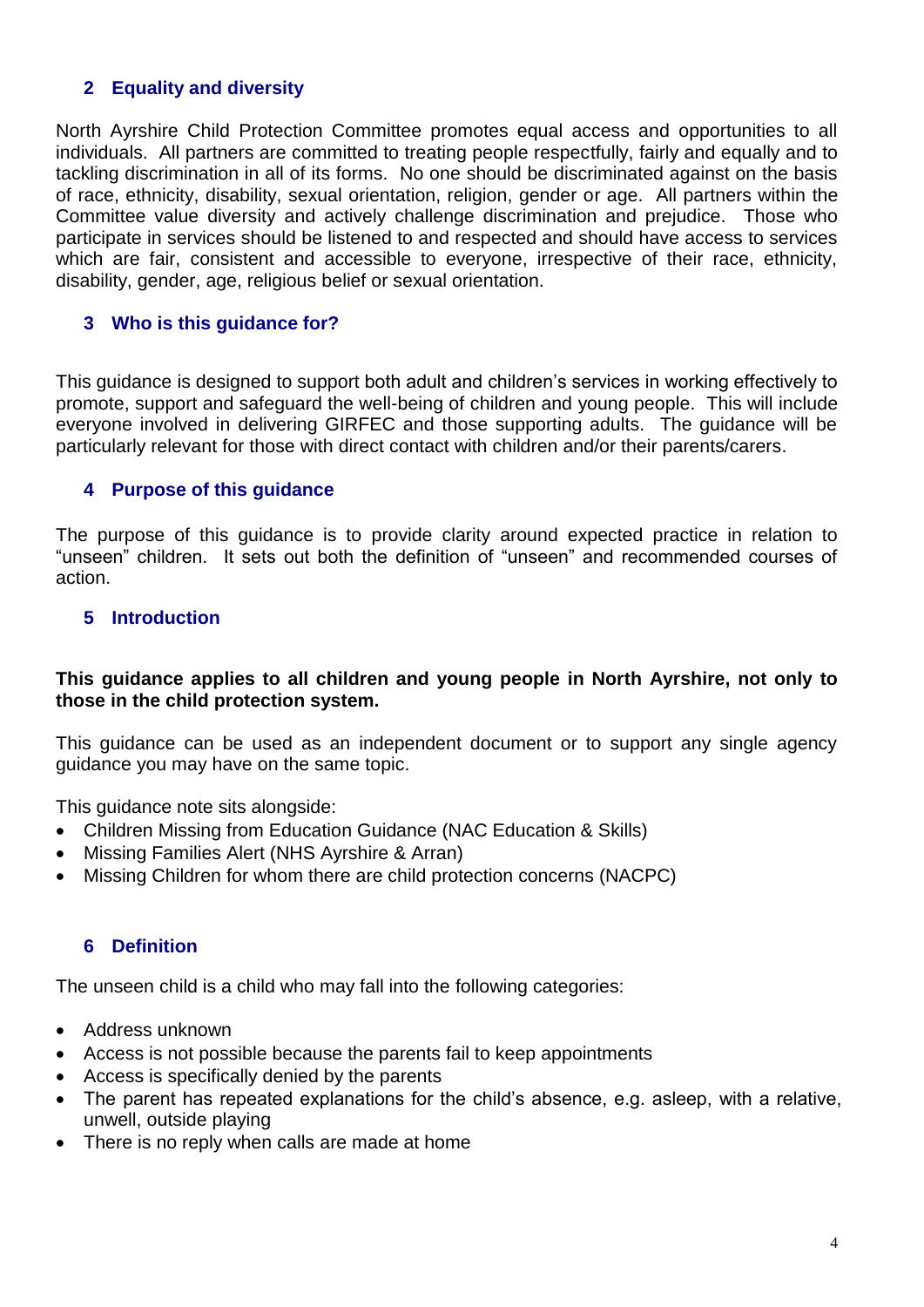## **7 Identification/Awareness**

Staff may become aware of an "unseen" child in a number of ways. While not exhaustive, the following are provided for guidance:

- In responding to a reported concern about a child or providing an agreed service to a child, staff have been unable to see the child, possibly due to reasons/explanations given as per definition above.
- During ongoing contact with a family, staff become aware that a particular child has not been seen in the course of contact with the family for a period of time.
- Concern is shared by another professional that they have been unable to see a child.

## **8 Evaluating Concern – Initial Guidance**

When staff become aware of an "unseen" child, an initial evaluation of the level of concern must be undertaken. An "unseen" child is not necessarily in itself a concern. Each case is unique and it is the *significance* of being "unseen" that needs to be assessed. This will particularly focus on the vulnerability of the child in terms of age and stage of development.

Determining the level of concern in relation to an "unseen" child requires multi agency information sharing and assessment. This will need to take into account any known or suspected risks to the child, the length of time since the child has been seen and the nature of involvement of all agencies.

The response to such initial assessment should be proportionate to the identified needs and risks for the individual child.

Where there are no existing concerns about a child but those involved with a family become aware that an existing child has not been seen for a period of time during their contact with a family, the staff member must in the first instance discuss these circumstances with their line manager.

It is not possible to be prescriptive about what length of time is significant for "unseen" children in these circumstances. Managers should support staff to reflect on their practice and, as part of this process, to consider whether an "unseen" child may raise a concern.

Questions to consider include:

- Are there factors' impacting on this individual's parenting capacity?
- Is there a way for me to see this child as part of my contact with the family that would help me identify whether I have concerns?
- How long is it since I have seen this child and would I have expected to have seen them more recently?
- Do I know who else is involved with this family and whether they have seen this child?
- Has any other person shared concerns with me about the child?
- Do I need to share any information in order to ensure any needs/risks for this child are identified and addressed?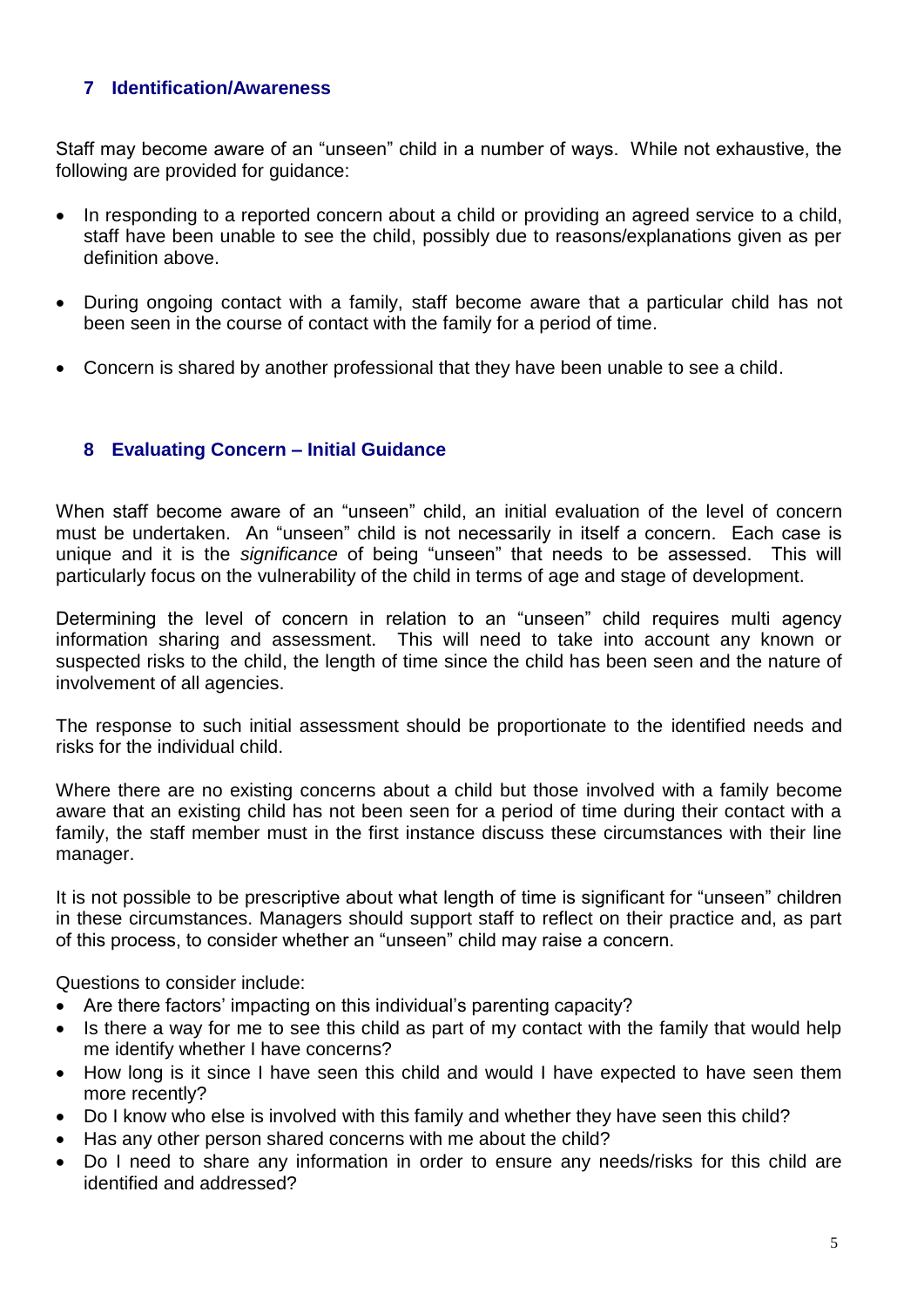If there are no factors impacting on parenting capacity, no concerns expressed about the child and the service provided does not typically involve seeing the child, then such an "unseen" child would not typically warrant any further action.

However, if during discussion with the line manager, it is agreed that there may be a concern associated with this child being "unseen", the following action should be taken:

- Contact other agencies who may be involved with the family typically health and education.
- Explain your involvement and the background to your concern, ie an "unseen" child.
- Seek information on the nature of involvement of other agencies, including whether and when they have seen the child, and whether there are concerns either about the child or about factors that may impact on parenting.
- If anyone has seen the child, information about the child's presentation must be discussed and taken into account in assessing current circumstances.

Following such information gathering and initial assessment, if concern about the child remains or is established, then an integrated assessment of the child's needs and risks should be initiated.

The professional who first became aware of the concern about the "unseen" child must initiate the integrated assessment and make a referral to social services.

On receipt of any referral of a child or young person who is known or believed to be "unseen", social services must immediately prioritise this referral and respond immediately, the same working day.

## **9 Evaluating Concern – Priority Cases**

There are some circumstances where any period of a child being "unseen" is potentially significant.

Specifically, this would be the case where there are existing concerns about a child, including, but not limited to, child protection concerns.

Many contacts with families are planned – either at home or in an office/clinic environment. **The frequency of such contact should be specified in the Child's Plan.** This then provides some guidance in respect of individual children when determining at which point an absence of contact becomes "significant".

For children on the child protection register, whenever there is **any** failed contact (eg. failed to attend appointment, unable to gain access to the home, not able to see the child) responsive action must be taken immediately.

In these cases, if the child has not been seen within one day of attempted contact, then this must be brought to the attention of the Lead Professional and consideration given to convening a multi agency meeting. For children on the child protection register, this would typically be a core group meeting. For all other children, this would be a planning meeting or a professional discussion.

The person who is raising the concern is responsible for speaking directly to the Lead Professional / Social Worker and ensuring action is agreed. This may involve following up the initial sharing of concern with further phone calls.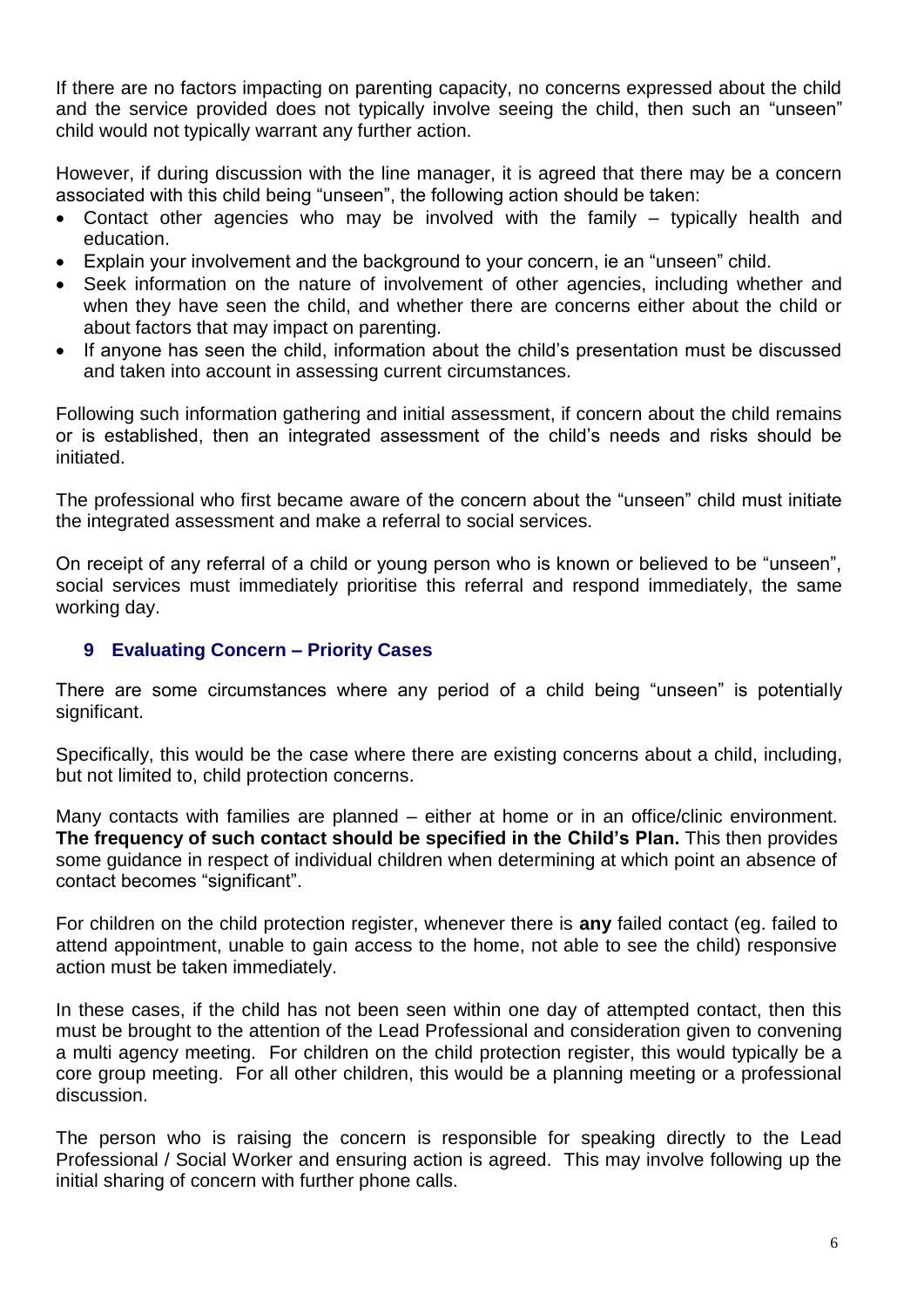Multi agency meetings can then consider all known information and agree actions to secure the assessment of the child's risks and needs. This can include legal measures such as a Child Protection Order.

If there is a concern about the immediate safety of an "unseen" child, legal measures can be considered immediately, prior to any multi agency meeting.

## **10 Information Sharing**

Where concern about a potential "unseen" child has been raised by another professional all staff involved with a family must give consideration to how they can share information in order to contribute to any assessment of risk and need for that child.

Services must share information about their involvement with a family; whom they have had contact with and when; any family issues that may impact on children; when any child in the family was seen and how they presented; and current and planned contact/involvement with the family. This allows for the most effective assessment of a child's needs and helps to ensure a proportionate response is provided.

In some circumstances, concern about an "unseen" child may escalate to the point that a child is reported missing to the police or a national search is initiated. In these cases, all information must be shared with Social Services who will take the lead role in such decisions.

## **11 Summary of responsive action**

- 1. In the case of home visits, arrange to return later in the day if possible.
- 2. In the case of office/clinic appointments, attempt to contact the family to obtain an explanation for failure to attend.
- 3. Contact all other relevant agencies contributing to the Child's Plan or known to be involved with the family to share information about the failed contact and identify if any other professional has seen the child. Seek information about any current concerns.
- 4. Where possible, explain clearly to parents the need to see the child.
- 5. If applicable, return to the house as arranged.
- 6. If, at this stage, the child remains unseen by any professional, this must be discussed with the Lead Professional/Social Worker and a plan of action agreed. (If the worker is unavailable, speak to the Team Manager)
- 7. The discussion and action agreed with the Lead Professional / Social Worker must be confirmed in writing within 24 hours and shared with all agencies involved with the family. This includes updating the Child's Plan and sharing utilising AYRshare.
- 8. Social Services must prioritise any referral of an unseen child or young person and respond immediately.